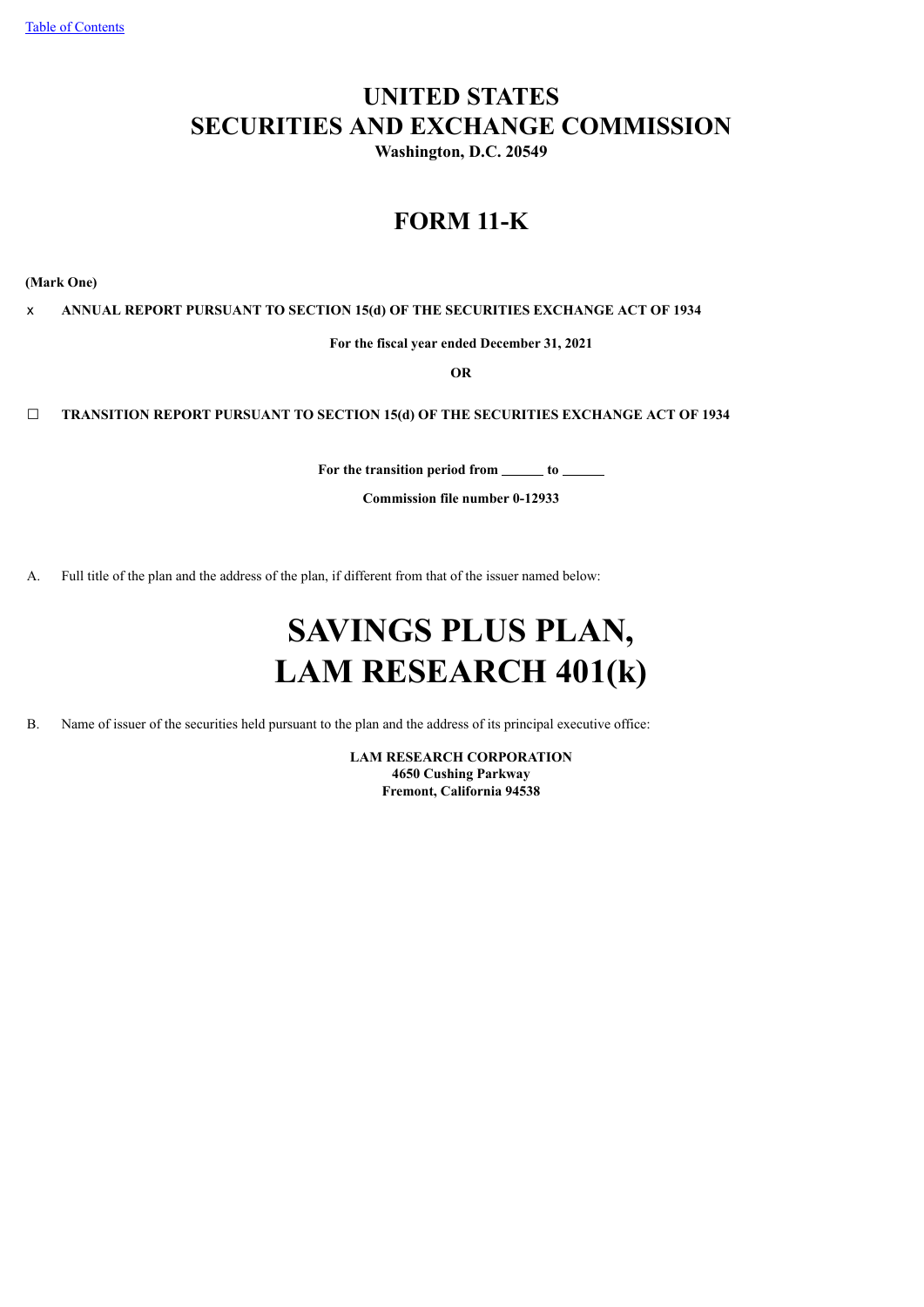#### **SAVINGS PLUS PLAN, LAM RESEARCH 401(k)**

#### **TABLE OF CONTENTS**

<span id="page-1-0"></span>

| REPORT OF INDEPENDENT REGISTERED PUBLIC ACCOUNTING FIRM                          |    |
|----------------------------------------------------------------------------------|----|
| Financial Statements:                                                            |    |
| STATEMENTS OF NET ASSETS AVAILABLE FOR BENEFITS                                  |    |
| STATEMENT OF CHANGES IN NET ASSETS AVAILABLE FOR BENEFITS                        |    |
| NOTES TO FINANCIAL STATEMENTS                                                    |    |
| Supplemental information as of and for the year ended December 31, 2021:         |    |
| SCHEDULE H, LINE 4i - SCHEDULE OF ASSETS (HELD AT END OF YEAR) DECEMBER 31, 2021 | 10 |
| <b>EXHIBIT INDEX</b>                                                             |    |
| <b>SIGNATURES</b>                                                                |    |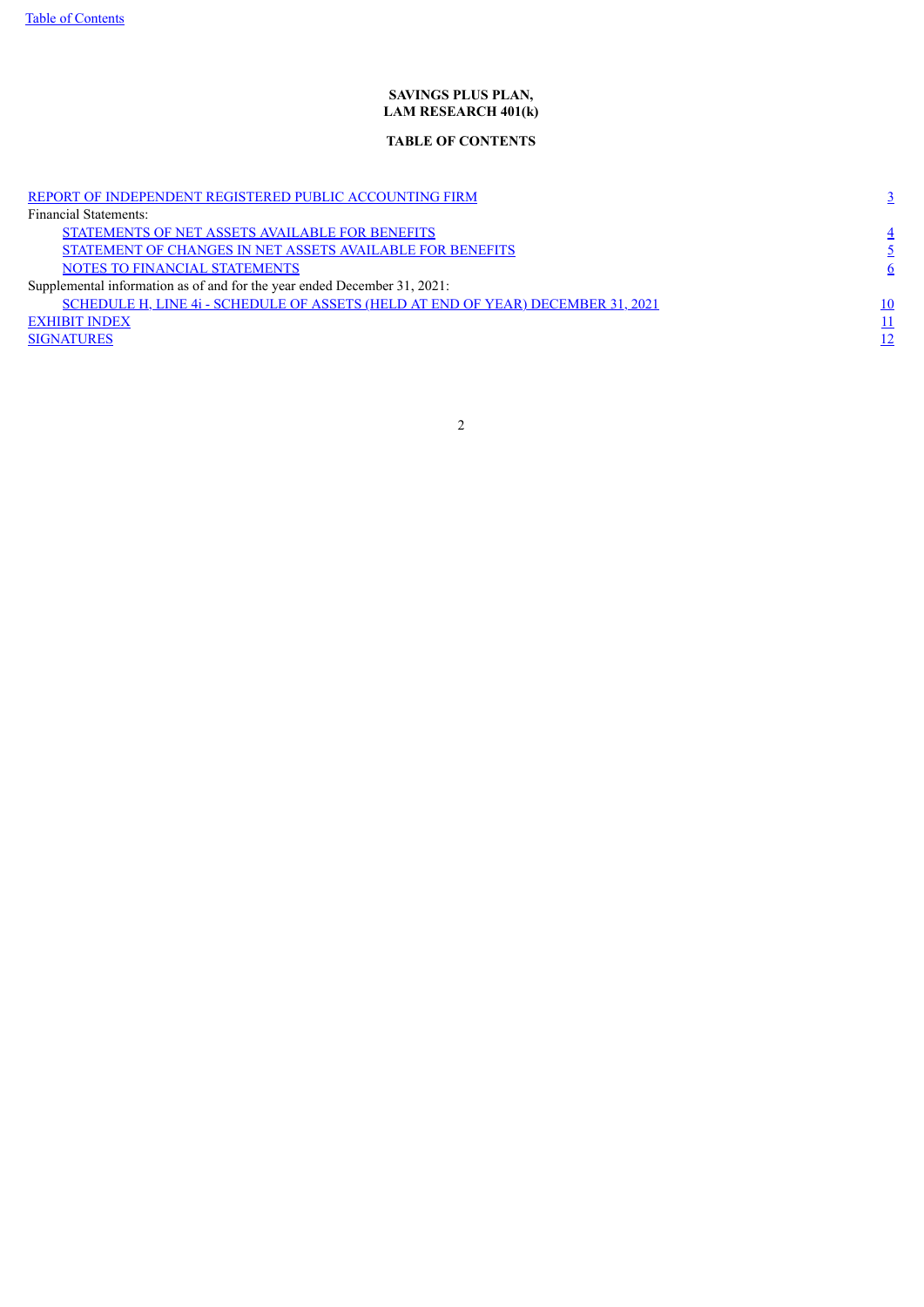#### **REPORT OF INDEPENDENT REGISTERED PUBLIC ACCOUNTING FIRM**

#### **To the Participants and Plan Administrator of the Savings Plus Plan, Lam Research 401(k)**

#### **Opinion on the Financial Statements**

We have audited the accompanying statements of net assets available for benefits of the Savings Plus Plan, Lam Research 401(k) (the "Plan") as of December 31, 2021 and 2020, and the related statement of changes in net assets available for benefits for the year ended December 31, 2021, and the related notes (collectively referred to as the "financial statements"). In our opinion, the financial statements present fairly, in all material respects, the net assets available for benefits of the Plan as of December 31, 2021 and 2020, and the changes in net assets available for benefits for the year ended December 31, 2021, in conformity with accounting principles generally accepted in the United States of America.

#### **Basis for Opinion**

These financial statements are the responsibility of the Plan's management. Our responsibility is to express an opinion of the Plan's financial statements based on our audits. We are a public accounting firm registered with the Public Company Accounting Oversight Board (United States) ("PCAOB") and are required to be independent with respect to the Company in accordance with the U.S. federal securities laws and the applicable rules and regulations of the Securities and Exchange Commission and the PCAOB.

We conducted our audits in accordance with standards of the PCAOB. Those standards require that we plan and perform the audits to obtain reasonable assurance about whether the financial statements are free of material misstatement, whether due to error or fraud. The Plan is not required to have, nor were we engaged to perform, an audit of its internal control over financial reporting. As part of our audits we are required to obtain an understanding of internal control over financial reporting but not for the purpose of expressing an opinion on the effectiveness of the Plan's internal control over financial reporting. Accordingly, we express no such opinion.

Our audits included performing procedures to assess the risks of material misstatement of the financial statements, whether due to error or fraud, and performing procedures to respond to those risks. Such procedures included examining, on a test basis, evidence regarding the amounts and disclosures in the financial statements. Our audits also included evaluating the accounting principles used and significant estimates made by management, as well as evaluating the overall presentation of the financial statements. We believe that our audits provide a reasonable basis for our opinion.

#### **Opinion on the Supplemental Information**

The supplemental information included in the accompanying Schedule H, line 4(i) - Schedule of Assets (Held at End of Year) as of December 31, 2021 has been subjected to audit procedures performed in conjunction with the audit of the Plan's financial statements. The supplemental information is the responsibility of the Plan's management. Our audit procedures included determining whether the supplemental information reconciles to the financial statements or the underlying accounting and other records, as applicable, and performing procedures to test the completeness and accuracy of the information presented in the supplemental information. In forming our opinion on the supplemental information in the accompanying schedule, we evaluated whether the supplemental information, including its form and content, is presented in conformity with Department of Labor's Rules and Regulations for Reporting and Disclosure under Employee Retirement Income Security Act of 1974. In our opinion, the supplemental information in the accompanying schedule is fairly stated in all material respects in relation to the financial statements as a whole.

/s/ Moss Adams LLP

Campbell, California June 16, 2022

<span id="page-2-0"></span>We have served as the Plan's auditor since 2013.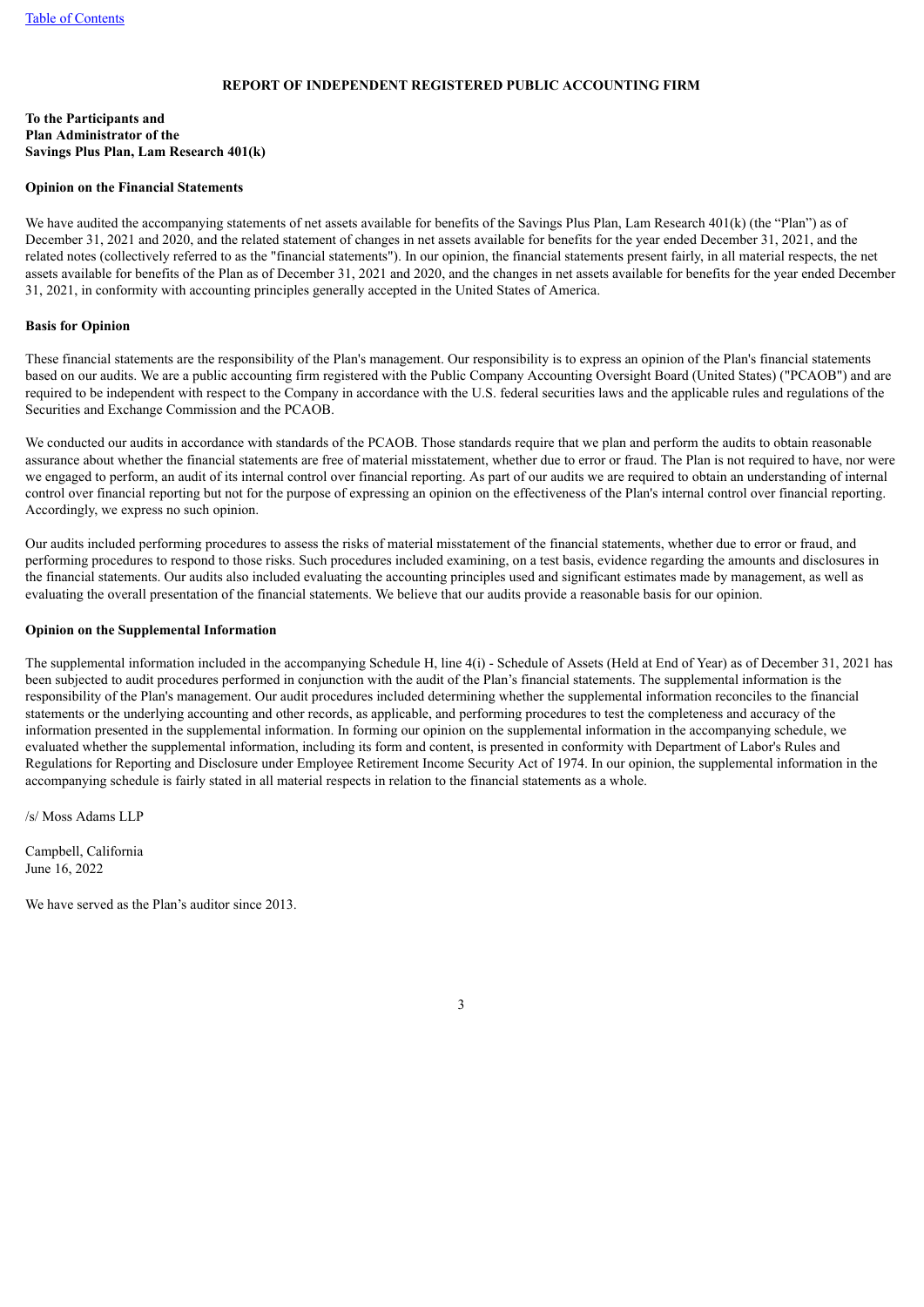#### **SAVINGS PLUS PLAN, LAM RESEARCH 401(k) STATEMENTS OF NET ASSETS AVAILABLE FOR BENEFITS**

|                                      | December 31,<br>2021 |              | December 31,<br>2020 |  |
|--------------------------------------|----------------------|--------------|----------------------|--|
| Assets:                              |                      |              |                      |  |
| Investments, at fair value           |                      |              |                      |  |
| Mutual funds                         | \$<br>527,601,567    | $\mathbb{S}$ | 774,511,571          |  |
| Common/collective trusts             | 1,281,320,272        |              | 746,604,842          |  |
| Company stock                        | 427,671,912          |              | 291,177,891          |  |
| Brokerage account                    | 170,289,659          |              | 127,266,348          |  |
| Money market accounts                | 4,571,129            |              | 3,482,949            |  |
| Total investments, at fair value     | 2,411,454,539        |              | 1,943,043,601        |  |
| Separate accounts, at contract value | 140,288,339          |              | 153,287,786          |  |
| Total investments                    | 2,551,742,878        |              | 2,096,331,387        |  |
| Receivables:                         |                      |              |                      |  |
| Notes receivable from participants   | 15,728,190           |              | 13,821,150           |  |
| Employer contribution receivable     | 5,683,563            |              | 4,410,267            |  |
| Other receivables                    | 1,282,024            |              | 606,474              |  |
| Total receivables                    | 22,693,777           |              | 18,837,891           |  |
| Total assets                         | 2,574,436,655        |              | 2,115,169,278        |  |
|                                      |                      |              |                      |  |
| Liabilities                          | 51,738               |              | 598,493              |  |
| Net assets available for benefits    | \$<br>2,574,384,917  |              | 2,114,570,785        |  |

<span id="page-3-0"></span>See notes to financial statements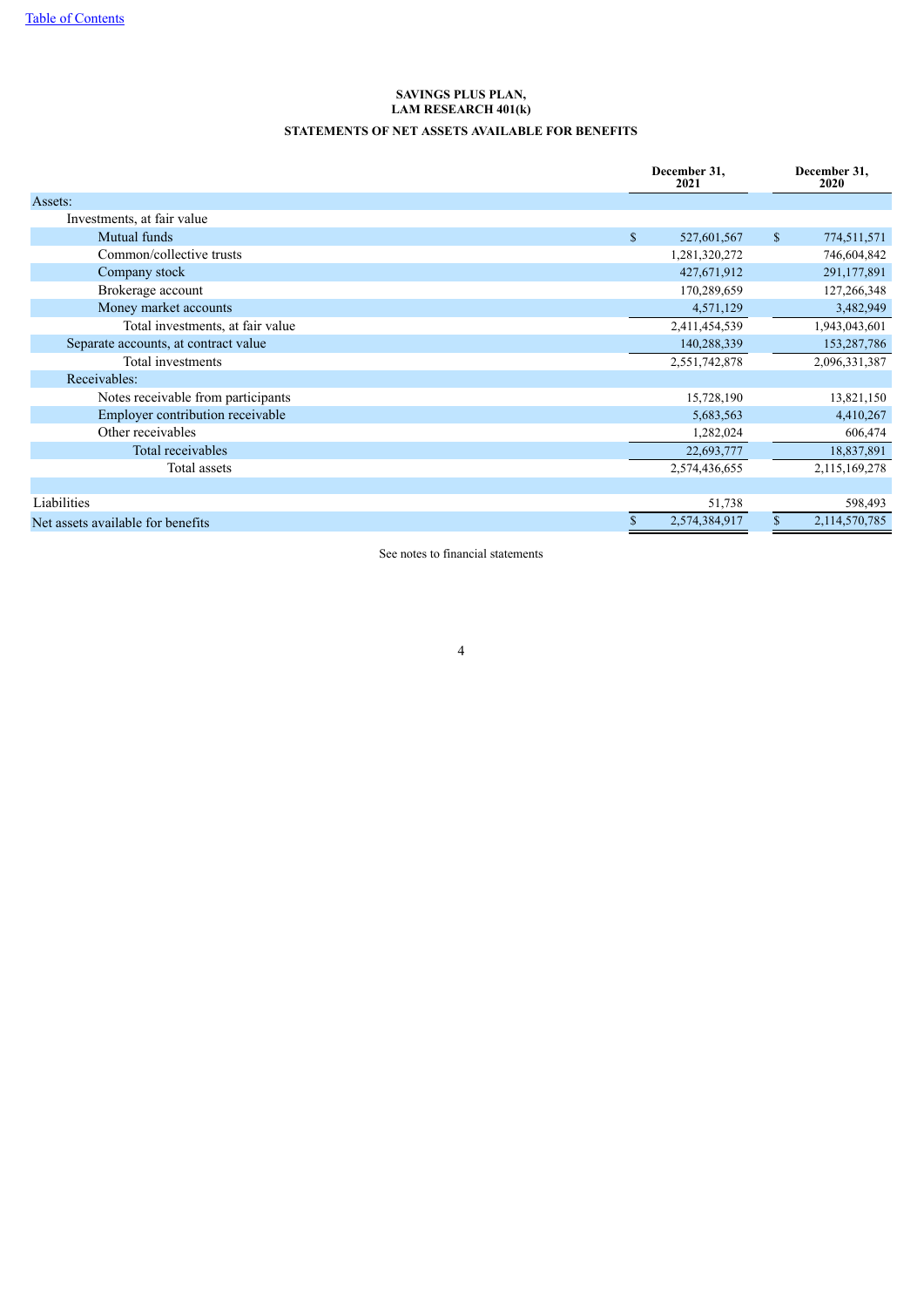#### **SAVINGS PLUS PLAN, LAM RESEARCH 401(k)**

### **STATEMENT OF CHANGES IN NET ASSETS AVAILABLE FOR BENEFITS**

**For the year ended December 31, 2021**

| Additions to net assets attributed to:                        |              |                 |
|---------------------------------------------------------------|--------------|-----------------|
| Investment and other income:                                  |              |                 |
| Dividends and interest                                        | $\mathbb{S}$ | 54,129,780      |
| Net realized and unrealized gain in fair value of investments |              | 368,006,586     |
|                                                               |              | 422,136,366     |
| Contributions:                                                |              |                 |
| Participants'                                                 |              | 126,275,113     |
| Employer's                                                    |              | 30,096,424      |
|                                                               |              | 156, 371, 537   |
| Total additions                                               |              | 578,507,903     |
| Deductions from net assets attributed to:                     |              |                 |
| Withdrawals and distributions                                 |              | (118, 191, 311) |
| Administrative expenses                                       |              | (502, 460)      |
| Total deductions                                              |              | (118, 693, 771) |
| Net increase in net assets                                    |              | 459,814,132     |
| Net assets available for benefits:                            |              |                 |
| Beginning of year                                             |              | 2,114,570,785   |
| End of year                                                   |              | 2,574,384,917   |

<span id="page-4-0"></span>See notes to financial statements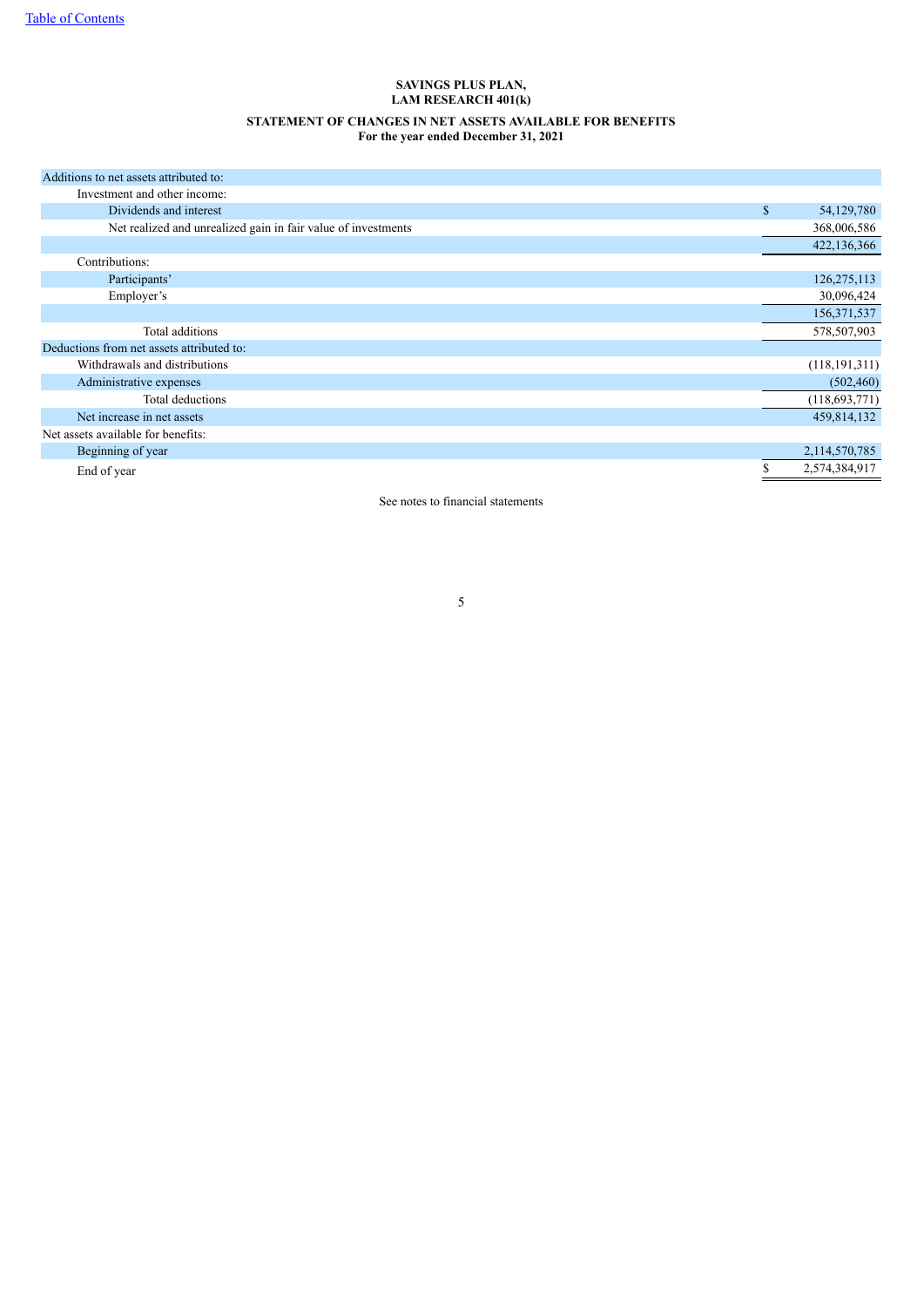#### **SAVINGS PLUS PLAN, LAM RESEARCH 401(k)**

#### **NOTES TO FINANCIAL STATEMENTS**

DECEMBER 31, 2021 and 2020

#### **NOTE 1 - THE PLAN AND ITS SIGNIFICANT ACCOUNTING POLICIES**

*General* - The following description of the Savings Plus Plan, Lam Research 401(k) (the "Plan") provides only general information about the Plan in the form existing on December 31, 2021. Readers should refer to the Plan document for a more complete description of the Plan's provisions.

The Plan is a defined contribution plan that was established July 1, 1985 by Lam Research Corporation ("Lam Research" or the "Company") to provide benefits to eligible employees, as defined in the Plan document. The Plan is designed to be qualified under the applicable requirements of the Internal Revenue Code of 1986, as amended (the "Code"), and the provisions of the Employee Retirement Income Security Act of 1974, as amended ("ERISA").

*Administration* - The Company's Savings Plus Plan, Lam Research 401(k) Committee (the "Administrator") manages the operation and administration of the Plan. A thirdparty, Fidelity Management Trust Company ("Fidelity"), processes and maintains the records of participant data. Fidelity acts as the trustee and custodian of the Plan. The majority of the administrative costs for the Plan are paid by plan participants; the remaining administrative costs are shared by the Company and the Plan.

*Estimates* - The preparation of financial statements in conformity with accounting principles generally accepted in the United States of America ("U.S. GAAP") requires management to make estimates and assumptions that affect the reported amounts of assets and liabilities, and changes therein, and disclosure of contingent assets and liabilities. Actual results could differ from those estimates.

*Basis of accounting* - The financial statements of the Plan are prepared using the accrual method of accounting in accordance with U.S. GAAP.

*Investment valuation and income recognition* - As of December 31, 2021 and 2020, the Plan's investments were held by Fidelity and were invested based primarily upon instructions received from participants.

The majority of the Plan's investments are stated at fair value. Fair value is the price that would be received to sell an asset or paid to transfer a liability in an orderly transaction between market participants at the measurement date. See Note 5 for a discussion of fair value measurements.

Purchases and sales of securities are recorded on a trade date basis. Interest income is recorded on the accrual basis. Dividends are recorded on the ex-dividend date. Net appreciation includes the Plan's gains and losses on investments bought or sold as well as held during the year.

The Plan has an investment option, the MetLife Stable Value Blended Fund, a fully benefit-responsive separate account. That investment is reported at contract value. Contract value is the relevant measurement for that portion of the net assets available for benefits of a defined contribution plan that is attributable to fully benefit-responsive investment contracts because contract value is the amount participants would receive if they were to initiate permitted transactions under the terms of the Plan.

*Notes receivable from participants* - Notes receivable from participants ("notes receivable") are measured at their unpaid principal balance plus any accrued but unpaid interest. Delinquent notes receivable are reclassified as distributions based upon the terms of the Plan document.

*Income taxes* - The Plan document is in the form of a Fidelity prototype plan document that received a favorable opinion letter from the Internal Revenue Service. The Plan is operated in accordance with, and is intended to qualify under, the applicable requirements of the Code and related state statutes. Plan assets are held in a trust that is intended to be exempt from federal income and state income and franchise taxes.

In accordance with guidance on accounting for uncertainty in income taxes (Accounting Standard Codification topic 740-10), management evaluated the Plan's tax positions and does not believe the Plan has any uncertain tax positions that require disclosure or adjustment to the financial statements. The Plan is subject to routine audits by taxing jurisdictions; however, there are currently no audits for any tax periods in progress.

*Risks and uncertainties* - The Plan provides for various investment options in any combination of investment securities offered by the Plan. In addition, Company common stock is included as an investment option under the Plan. The percentage of an individual participant's contributions invested in Company common stock may not exceed 25% each Plan year. Investment securities are exposed to various risks, such as interest rate, market fluctuations and credit risks. Due to the risk associated with certain investment securities, it is at least reasonably possible that changes in market values, interest rates or other factors in the near term would materially affect participants' account balances and the amounts reported in the statements of net assets available for benefits.

*Subsequent Events* - The Plan Administrator evaluated subsequent events through June 16, 2022, which is the date the financial statements were issued. Volatility in the financial markets has had an impact on the global economy and investment values. Due to the level of volatility associated with certain investment securities, it is reasonably possible that investment values have declined in subsequent periods.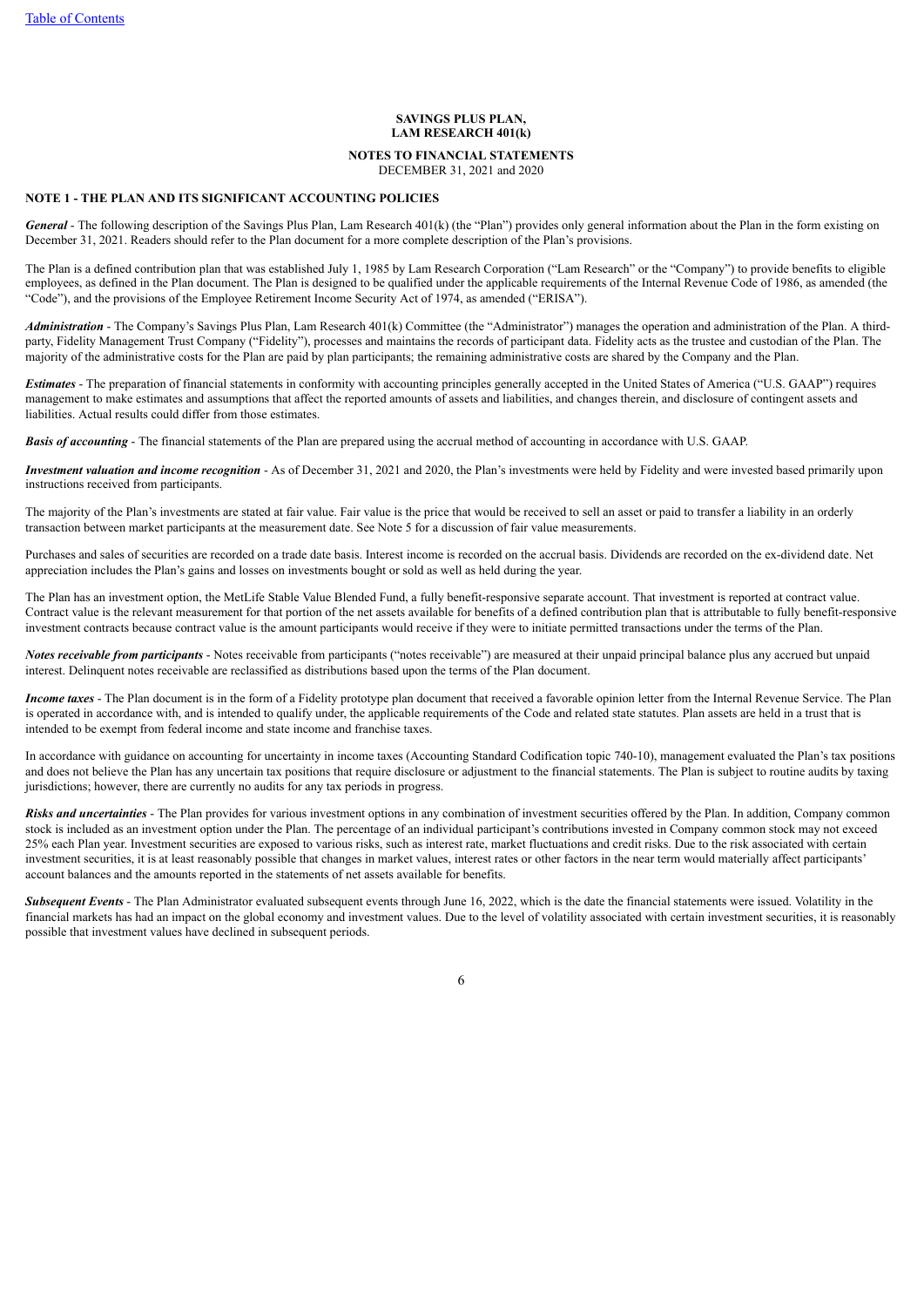#### **NOTE 2 - RELATED PARTY AND PARTY-IN-INTEREST TRANSACTIONS**

Participants may elect to invest portions of their accounts in the common stock of the Company. The aggregate investment in Company common stock at December 31, 2021 and 2020 was as follows:

|                        | 2021        | 2020        |
|------------------------|-------------|-------------|
| Number of shares $(1)$ | 594.691     | 616,550     |
| Fair value             | 427,671,912 | 291,177,891 |

<sup>(1)</sup> Rounded to the nearest whole share.

Certain Plan investments are managed by an affiliate of Fidelity, the trustee and custodian of the Plan. Any purchases and sales of these funds are performed in the open market at fair value. Such transactions, while considered party-in-interest transactions under ERISA regulations, are permitted under the provisions of the Plan and are specifically exempt from the prohibition of party-in-interest transactions under ERISA.

#### **NOTE 3 - GUARANTEED INVESTMENT CONTRACT**

In 2001, the Plan entered into a guaranteed investment contract with Metropolitan Life Insurance Company ("MetLife"). MetLife maintains the contributions in a separate account product. The account is credited with an interest rate that is determined by the yield of the separate accounts, the market value gain or loss of the contract and the anticipated cash flow for the next policy period. The guaranteed investment contract issuer is contractually obligated to repay the principal and a specified interest rate that is guaranteed to the Plan.

Because the guaranteed investment contract is fully benefit-responsive, contract value is the relevant measurement attribute for that portion of the net assets available for benefits attributable to the guaranteed investment contract. Contract value, as reported to the Plan by MetLife, represents contributions made under the contract, plus earnings, less participant withdrawals. Participants may ordinarily direct the withdrawal or transfer of all or a portion of their investment at contract value.

There are no reserves against contract value for credit risk of the contract issuer or otherwise. The crediting interest rate is based on a formula that is stipulated in the contract and agreed upon with the issuer, but it may not be less than 0%. Such interest rates are reviewed on a quarterly basis and re-set as needed.

Certain events limit the ability of the Plan to transact at contract value with MetLife. Such events include the following: (1) amendments to the Plan documents (including complete or partial Plan termination or merger with another plan), (2) changes to the Plan's prohibition on competing investment options, or (3) the Company establishes another savings program, pension or profit sharing plan to which Plan participants are eligible to contribute by payroll deduction. The Plan administrator does not believe that the occurrence of any such event, which would limit the Plan's ability to transact at contract value with participants, is probable.

The guaranteed investment contract permits MetLife or the Plan to terminate the agreement, at its discretion, and requires a 60-day written notice of intent to cancel.

#### **NOTE 4 - PARTICIPATION AND BENEFITS**

*Participant contributions* - Participants may elect to contribute from 1% to 75% of their compensation, as defined by the Plan, per payroll period, not to exceed the amount allowable under the Code. Participants who elect to contribute a portion of their compensation to the Plan agree to accept an equivalent reduction in either taxable or aftertax compensation (in the form of pretax, Roth or after-tax contributions). New hires that do not make an affirmative election otherwise are automatically enrolled in the Plan with a taxable compensation deferral rate of 6%. Participants are permitted to designate their contributions as Roth contributions subject to current taxation as wages but which, together with earnings, would be nontaxable when distributed from the Plan, and participants may elect to have certain vested assets held on an after-tax and pre-tax basis converted to be considered designated Roth contributions. Contributions withheld are invested in accordance with the participants' directions.

Participants are also allowed to make rollover contributions of amounts received from other eligible tax-qualified retirement plans (including rollover contributions of Roth contributions). Such contributions are deposited in the appropriate investment funds in accordance with the participants' directions and the Plan's provisions.

*Employer contributions* - The Company may make matching contributions as defined in the Plan. In 2021, the Company matched 50% of each eligible participant's salary deferral contribution (excluding catch-up contributions and after-tax contributions) up to a maximum of the first 6% of the participant's eligible compensation, on a perpayroll-period basis. If a participant who was an active employee on the last day of the plan year did not receive the full 50% Company match, the Company provided a year end "true up" contribution to provide such participants with the 50% that they would have received had the timing of their contributions not limited the Company match. The Plan also permits additional discretionary matching and profit sharing contributions. No additional discretionary matching contributions or discretionary profit sharing contributions were made for the year ended December 31, 2021.

*Vesting* - Participants are immediately vested in their entire account, including employer matching, additional discretionary matching, and discretionary profit sharing contributions (if any).

Participant accounts - Each participant's account is credited with the participant's contributions, Plan earnings or losses in funds selected by the participant, and an allocation of the Company's contribution, if any. Allocation of the Company's contribution is based on participant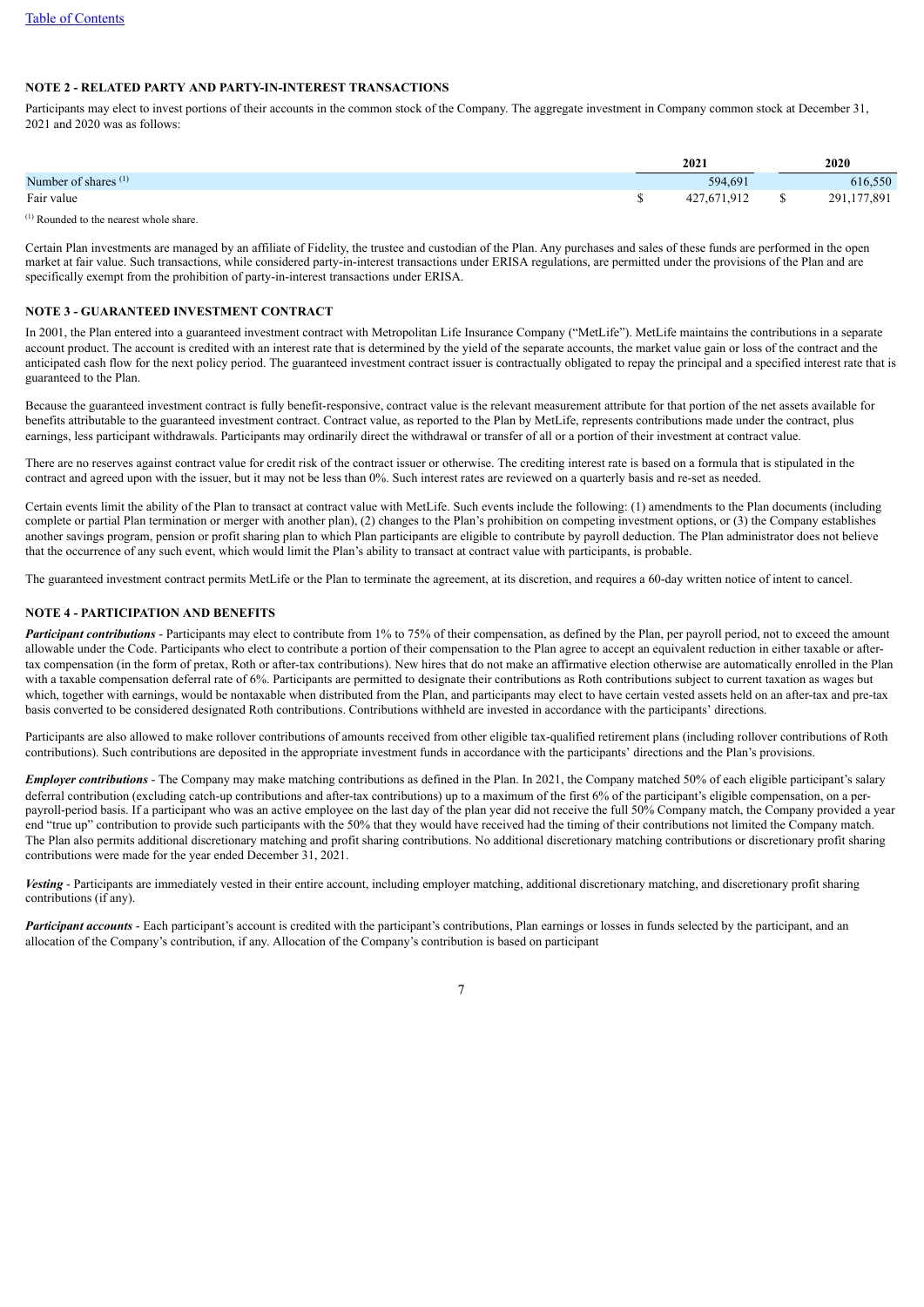contributions and / or compensation, as defined in the Plan. In the event that the participant fails to make an investment election, participant contributions and Company allocations, if any, are automatically invested in a target date retirement fund based on the participant's age at the time the contribution is made.

**Payment of benefits** - Upon termination, each participant (or beneficiary) may elect to leave his or her account balance in the Plan until age 70 1/2 or receive his or her total benefits in a lump sum amount equal to the value of the participant's account or in installments over a period of years. The Plan requires lump sum distribution of participant account balances that do not exceed \$1,000.

*Notes receivable from participants* - The Plan allows participants to borrow not less than \$1,000 and up to the lesser of \$50,000 or 50% of their account balance. The loans are secured by the participant's balance reduced by certain balances of outstanding or defaulted loans. Such loans bear interest at the available market financing rates and must be repaid to the Plan within a five-year period, unless the loan is used for the purchase of a principal residence, in which case the maximum repayment period is 15 years. The specific terms and conditions of such loans are established by the Administrator. Outstanding loans at December 31, 2021 carry interest rates ranging from 4.25% to 9.25%.

#### **NOTE 5 - FAIR VALUE MEASUREMENTS**

Pursuant to the accounting guidance for fair value measurement and its subsequent updates, the Plan defines fair value as the price that would be received from selling an asset or paid to transfer a liability in an orderly transaction between market participants at the measurement date. When determining the fair value measurements for assets and liabilities required to be recorded at fair value, the Plan considers the principal or most advantageous market in which it would transact and considers assumptions that market participants would use when pricing the asset or liability, such as inherent risk, transfer restrictions, and risk of nonperformance.

The Financial Accounting Standards Board ("FASB") has established a fair value hierarchy that requires the Plan to maximize the use of observable inputs and minimize the use of unobservable inputs when measuring fair value. A financial instrument's categorization within the fair value hierarchy is based upon the lowest level of input that is significant to the fair value measurement. The FASB established three levels of inputs that may be used to measure fair value:

- Level 1: quoted prices in active markets for identical assets or liabilities;
- Level 2: inputs other than Level 1 that are observable, either directly or indirectly, such as quoted prices in active markets for similar assets or liabilities, quoted prices for identical or similar assets or liabilities in markets that are not active, or other inputs that are observable or can be corroborated by observable market data for substantially the full term of the assets or liabilities; or
- Level 3: unobservable inputs that are supported by little or no market activity and that are significant to the fair value of the assets or liabilities.

#### *Investments Measured at Fair Value on a Recurring Basis*

The Plan has no level 2 or level 3 investments as of December 31, 2021 and 2020. Level 1 investments measured at fair value on a recurring basis consisted of the following types of instruments as of December 31, 2021 and 2020:

|                                                   | 2021          | 2020          |
|---------------------------------------------------|---------------|---------------|
| Mutual funds                                      | 527,601,567   | 774,511,571   |
| Company stock                                     | 427,671,912   | 291,177,891   |
| Brokerage account                                 | 170,289,659   | 127,266,348   |
| Money market                                      | 4,571,129     | 3,482,949     |
| Total assets in the fair value hierarchy          | 1,130,134,267 | 1,196,438,759 |
| Investments measured at NAV (practical expedient) | 1,281,320,272 | 746,604,842   |
| Investments at fair value                         | 2,411,454,539 | 1,943,043,601 |
|                                                   |               |               |

The following is a description of the valuation methodologies used for assets measured at fair value. There have been no changes in the methodologies used at December 31, 2021 and 2020.

*Mutual funds and money market*: Valued at the net asset value ("NAV") of shares held by the Plan at year end.

*Common stocks (including Lam Research common stock)*: Valued at the closing price reported on the active market on which the individual securities are traded.

*Brokerage account:* Participant directed investments maintained in a Fidelity Brokeragelink investment option, comprised primarily of money market and mutual funds valued at NAV of shares held at year end, and common and preferred stocks valued at the closing price reported on the active market on which the individual securities are traded.

*Common/collective trusts:* Units held in common/collective trusts ("CCT") are valued using the NAV practical expedient of the CCT as reported by the CCT managers. The NAV practical expedient is based on the fair value of the underlying assets owned by the CCT, minus its liabilities, and then divided by the number of units outstanding. The NAV practical expedient of a CCT is calculated based on a compilation of primarily observable market information. Participant and plan level redemptions are generally allowed daily.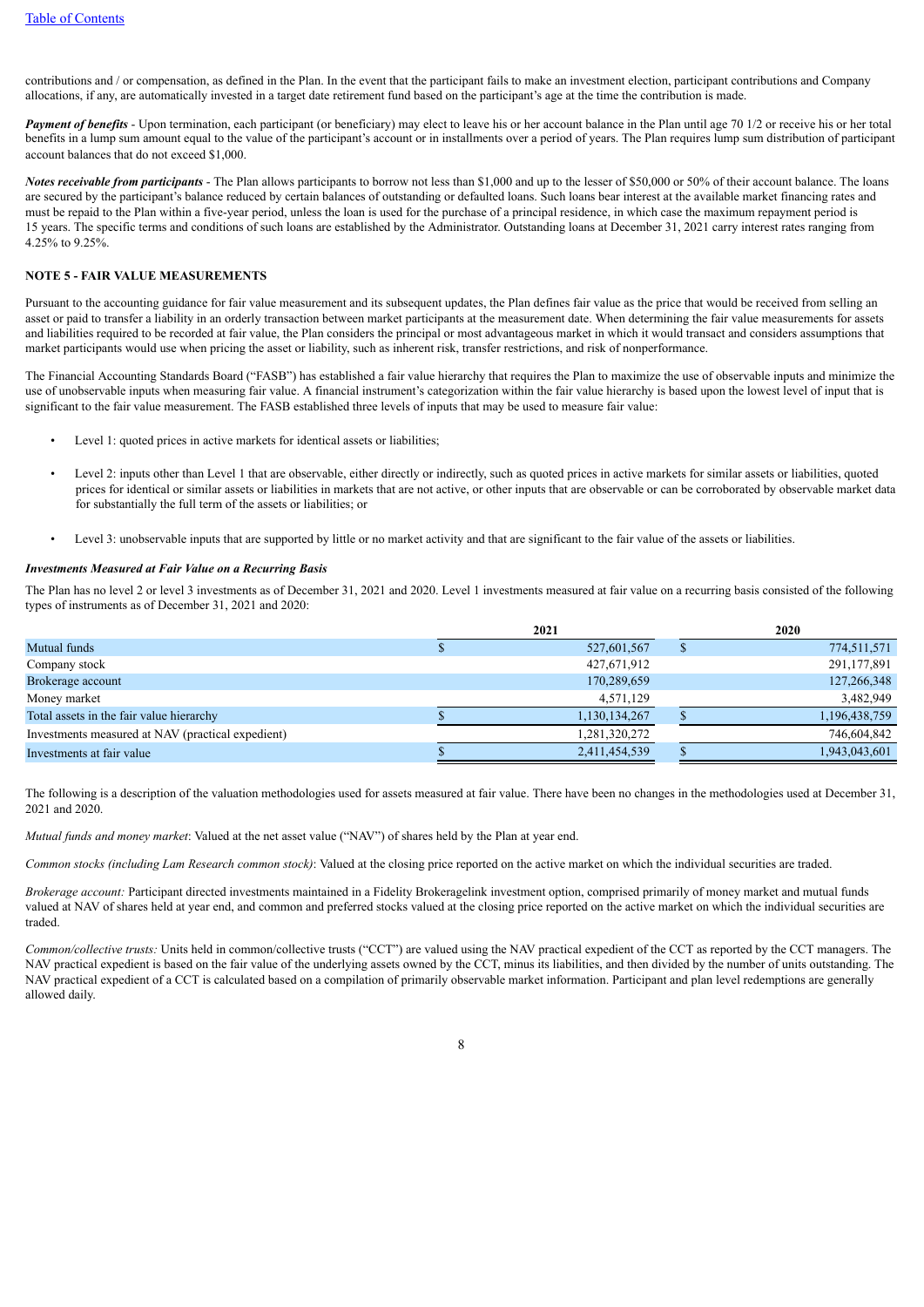The methods described above may produce a fair value calculation that may not be indicative of net realizable value or reflective of future fair values. Furthermore, while the Plan believes its valuation methods are appropriate and consistent with those of other market participants, the use of different methodologies or assumptions to determine the fair value of certain financial instruments could result in a different fair value measurement at the reporting date.

#### **NOTE 6 - PLAN TERMINATION OR MODIFICATION**

The Company intends to continue the Plan indefinitely for the benefit of its participants; however, it reserves the right to terminate or modify the Plan at any time by resolution of its Board of Directors (or other authorized party) and subject to the provisions of ERISA.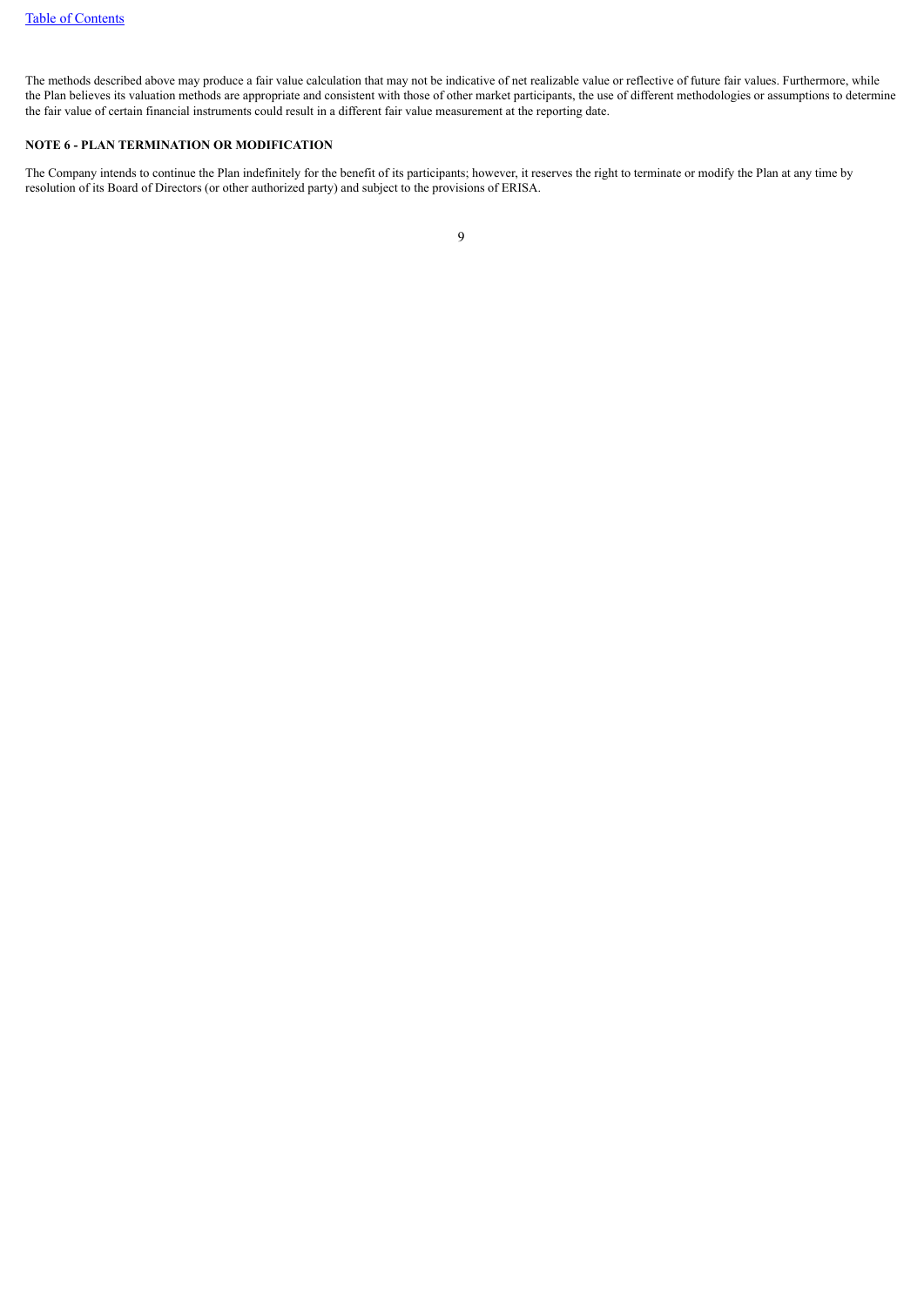#### <span id="page-9-0"></span>**SAVINGS PLUS PLAN, EIN: 94-2634797 LAM RESEARCH 401(k) PLAN #001**

#### **SCHEDULE H, LINE 4i - SCHEDULE OF ASSETS (HELD AT END OF YEAR) DECEMBER 31, 2021**

| (a)    | (b)                                                                                                                                                                  | (c)                                        |               | (e)              |  |  |
|--------|----------------------------------------------------------------------------------------------------------------------------------------------------------------------|--------------------------------------------|---------------|------------------|--|--|
|        | Identity of issue, borrower,<br>Description of investment including maturity date,<br>rate of interest, collateral, par or maturity value<br>lessor or similar party |                                            |               | Current<br>value |  |  |
|        | MetLife Stable Value Blended Fund                                                                                                                                    | Fixed Income Fund (Separate Account)       | $\mathsf{\$}$ | 140,288,339      |  |  |
|        | American Funds EuroPacific Growth Fund (Class R6)                                                                                                                    | Mutual Fund                                |               | 66,378,112       |  |  |
|        | American Funds New Perspective Fund (Class R6)                                                                                                                       | Mutual Fund                                |               | 53,834,626       |  |  |
|        | Allspring Special Small Cap Value Fund (Class R6)                                                                                                                    | Mutual Fund                                |               | 24,515,690       |  |  |
|        | BlackRock Strategic Global Bond Fund, Inc. Institutional Shares                                                                                                      | Mutual Fund                                |               | 6,897,009        |  |  |
|        | Fidelity Emerging Markets Fund (Class K)                                                                                                                             | Mutual Fund                                |               | 10,870,839       |  |  |
|        | Invesco Discovery Fund (Class R6)                                                                                                                                    | Mutual Fund                                |               | 76,207,868       |  |  |
|        | JP Morgan Mid Cap Growth Fund (Class 6)                                                                                                                              | Mutual Fund                                |               | 112,588,721      |  |  |
|        | JP Morgan Mid Cap Value Fund (Class L)                                                                                                                               | Mutual Fund                                |               | 38,694,251       |  |  |
|        | Metropolitan West Total Return Bond Fund Plan Class                                                                                                                  | Mutual Fund                                |               | 37,609,434       |  |  |
|        | MFS Value Fund (Class R6)                                                                                                                                            | Mutual Fund                                |               | 97,778,737       |  |  |
|        | State Street Global All Cap Equity Ex-U.S. Index Securities Lending Series Fund (Class II)                                                                           | Common/Collective Trust                    |               | 3,244,186        |  |  |
|        | State Street Russell Small/Mid Cap Index Securities Lending Series Fund (Class II)                                                                                   | Common/Collective Trust                    |               | 103,358,622      |  |  |
|        | State Street S&P 500 Index Securities Lending Series Fund (Class II)                                                                                                 | Common/Collective Trust                    |               | 256, 153, 243    |  |  |
|        | State Street Target Retirement Income Securities Lending Series Fund (Class V)                                                                                       | Common/Collective Trust                    |               | 15,155,560       |  |  |
|        | State Street Target Retirement 2020 Securities Lending Series Fund (Class V)                                                                                         | Common/Collective Trust                    |               | 60,216,117       |  |  |
|        | State Street Target Retirement 2025 Securities Lending Series Fund (Class V)                                                                                         | Common/Collective Trust                    |               | 77,543,076       |  |  |
|        | State Street Target Retirement 2030 Securities Lending Series Fund (Class V)                                                                                         | Common/Collective Trust                    |               | 81,548,986       |  |  |
|        | State Street Target Retirement 2035 Securities Lending Series Fund (Class V)                                                                                         | Common/Collective Trust                    |               | 100,558,231      |  |  |
|        | State Street Target Retirement 2040 Securities Lending Series Fund (Class V)                                                                                         | Common/Collective Trust                    |               | 70,381,767       |  |  |
|        | State Street Target Retirement 2045 Securities Lending Series Fund (Class V)                                                                                         | Common/Collective Trust                    |               | 70,929,544       |  |  |
|        | State Street Target Retirement 2050 Securities Lending Series Fund (Class V)                                                                                         | Common/Collective Trust                    |               | 54,046,134       |  |  |
|        | State Street Target Retirement 2055 Securities Lending Series Fund (Class V)                                                                                         | Common/Collective Trust                    |               | 39,914,581       |  |  |
|        | State Street Target Retirement 2060 Securities Lending Series Fund (Class V)                                                                                         | Common/Collective Trust                    |               | 14,261,789       |  |  |
|        | State Street Target Retirement 2065 Securities Lending Series Fund (Class V)                                                                                         | Common/Collective Trust                    |               | 3,746,960        |  |  |
|        | State Street U.S. Bond Index Securities Lending Series Fund (Class XIV)                                                                                              | Common/Collective Trust                    |               | 36,237,386       |  |  |
|        | T. Rowe Price Blue Chip Growth Trust (Class T2)                                                                                                                      | Common/Collective Trust                    |               | 294,024,090      |  |  |
|        | Vanguard Federal Money Market Fund Investor Shares                                                                                                                   | Mutual Fund                                |               | 2,226,280        |  |  |
|        | Lam Research Corporation Stock                                                                                                                                       | Company Stock                              |               | 427,671,912      |  |  |
| $* *$  | Brokeragelink                                                                                                                                                        | <b>Brokerage Account</b>                   |               | 170,289,659      |  |  |
| $\ast$ | Cash and cash equivalents                                                                                                                                            | Money Market                               |               | 4,571,129        |  |  |
|        | Participant loans                                                                                                                                                    | Interest rates ranging from 4.25% to 9.25% |               | 15,728,190       |  |  |
|        |                                                                                                                                                                      |                                            | \$            | 2,567,471,068    |  |  |

\* Party-in-interest

<span id="page-9-1"></span>\*\* Includes party-in-interest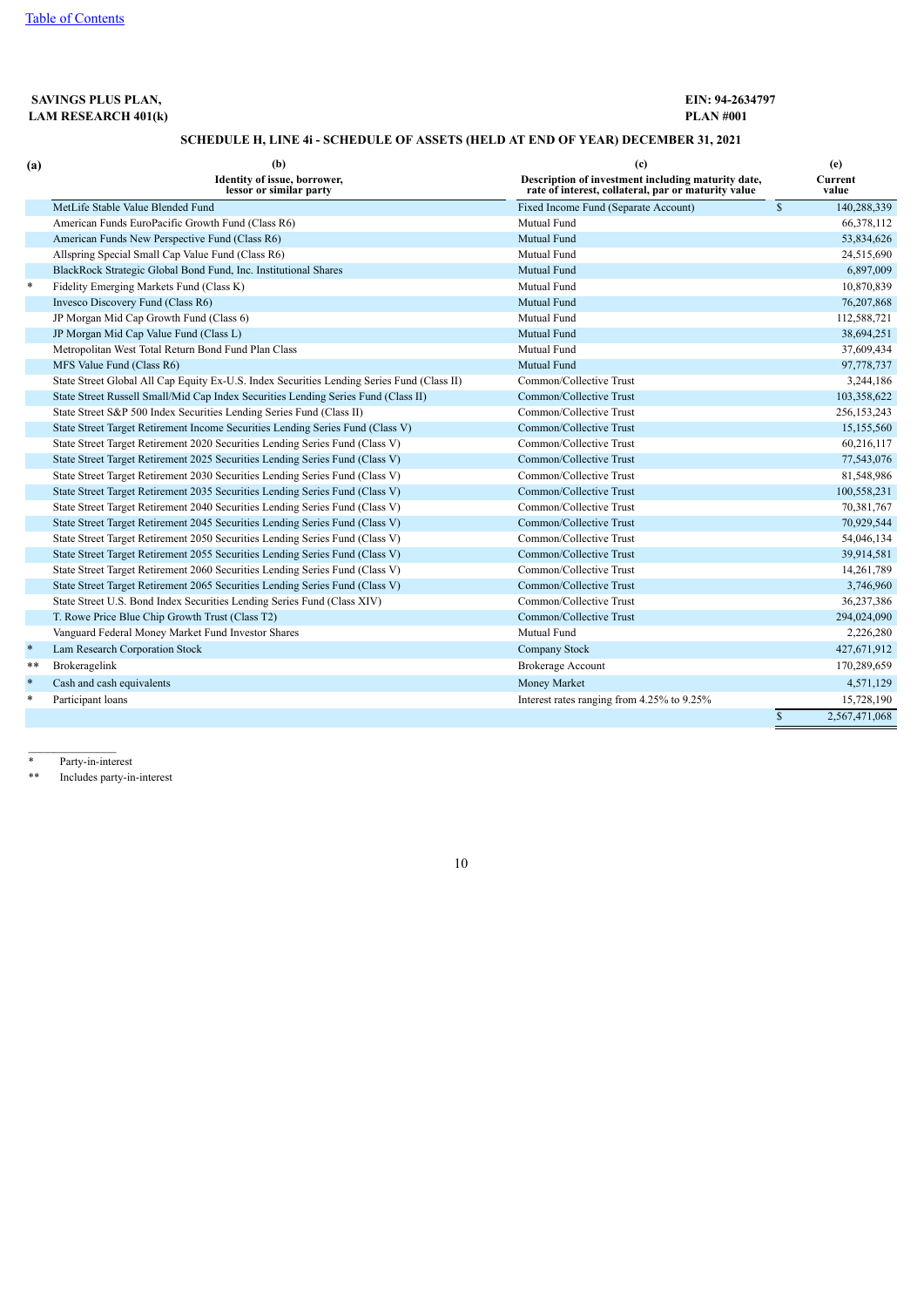### **EXHIBIT INDEX**

<span id="page-10-0"></span>**Exhibit** Example<br> **Number Description**<br>
23.1 Consent of Moss Adams LLP. Independent Registered Public Accounting Firm 23.1 [Consent of Moss Adams LLP, Independent Registered Public Accounting Firm](#page-12-0)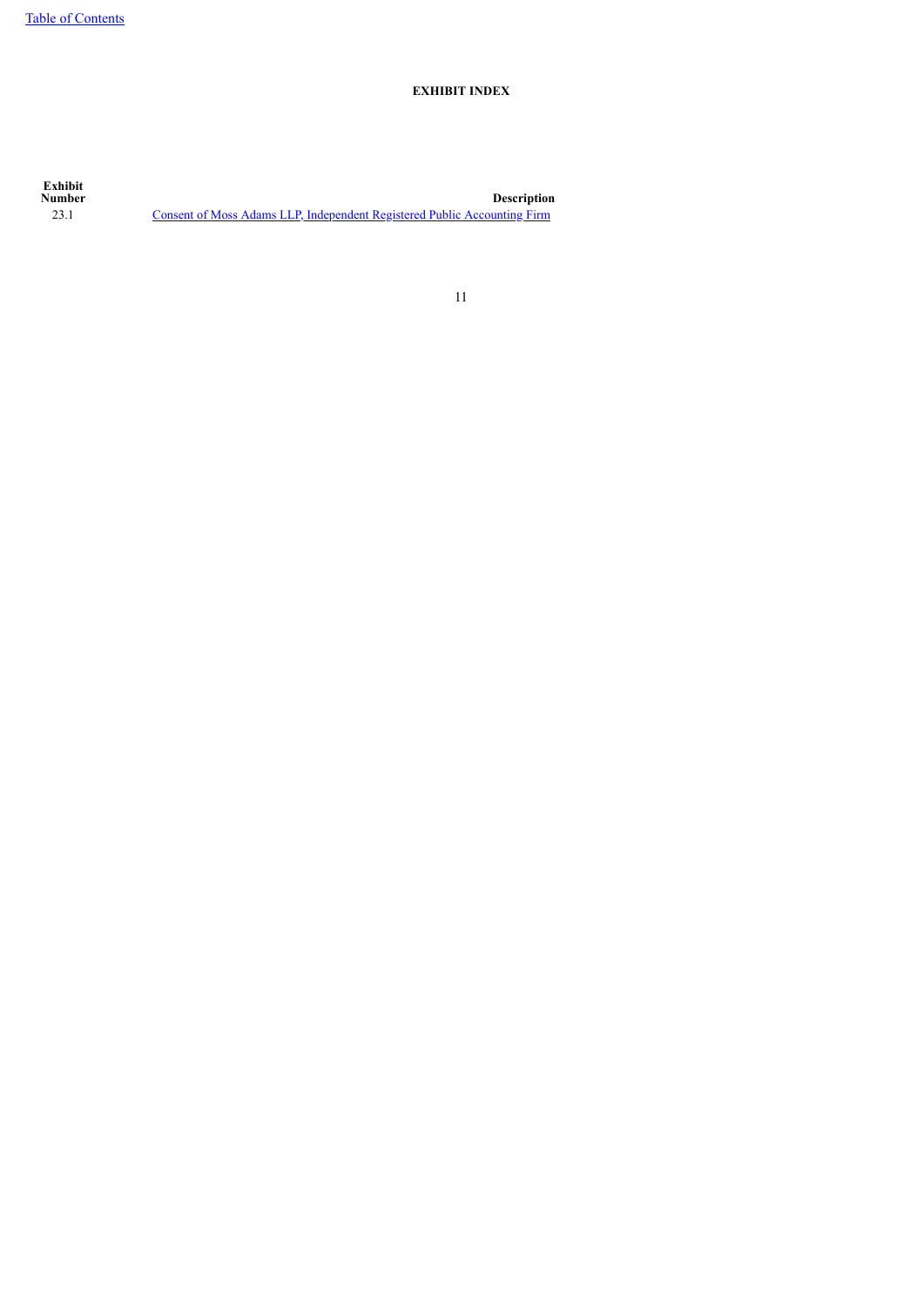#### **SIGNATURES**

*The Plan.* Pursuant to the requirements of the Securities Exchange Act of 1934, the trustees (or other persons who administer the employee benefit plan) have duly caused this annual report to be signed on its behalf by the undersigned hereunto duly authorized.

SAVINGS PLUS PLAN, LAM RESEARCH 401(k)

Date: June 16, 2022 By: /s/ Mary Beth Towne

**Mary Beth Towne Chairperson, Savings Plus Plan, Lam Research 401(k) Committee Lam Research Corporation On behalf of the Administrator of the Savings Plus Plan, Lam Research 401(k)**